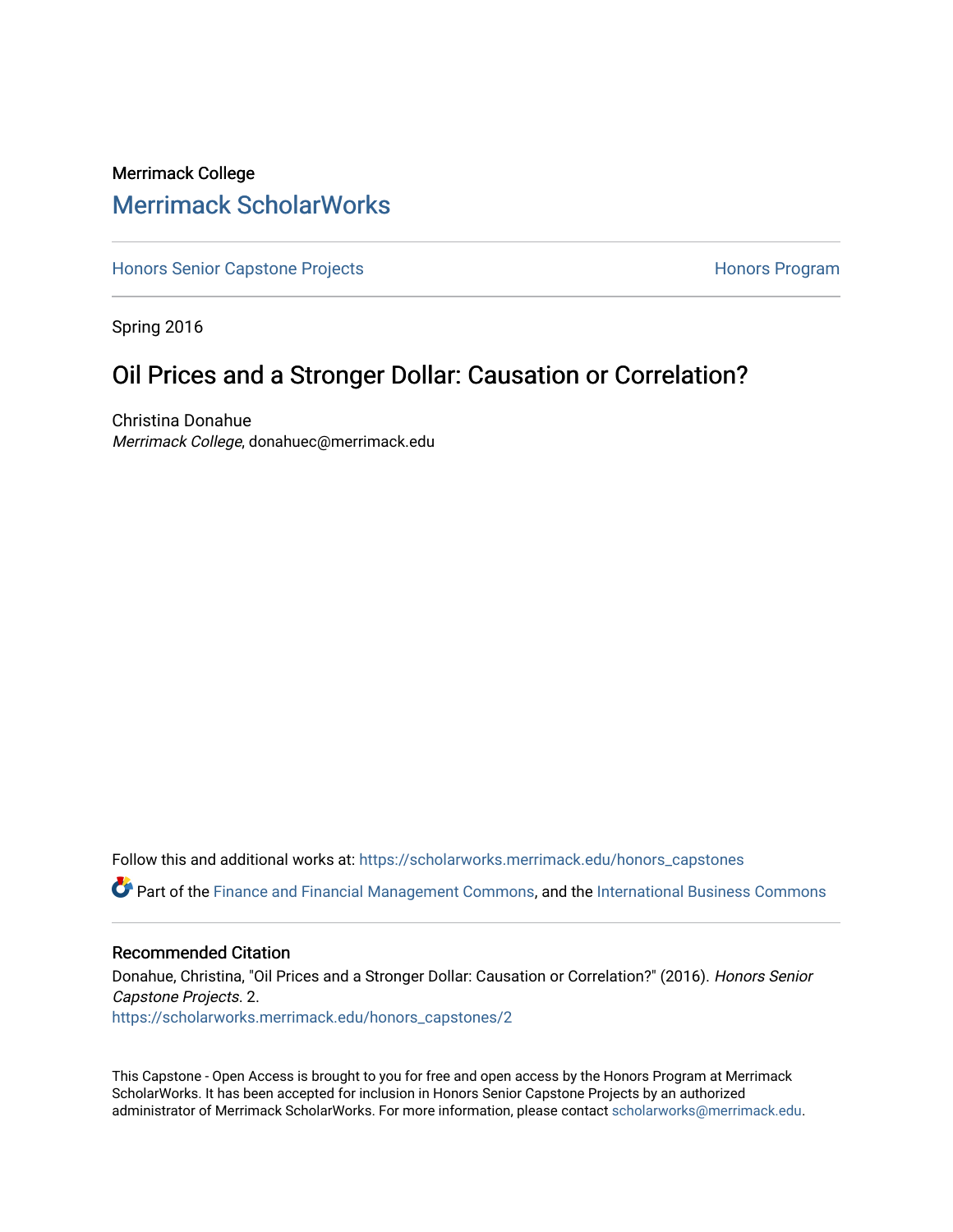Honors Senior Capstone

# *Oil Prices and a Stronger Dollar: Causation or Correlation?*

Christina Donahue 11-18-2015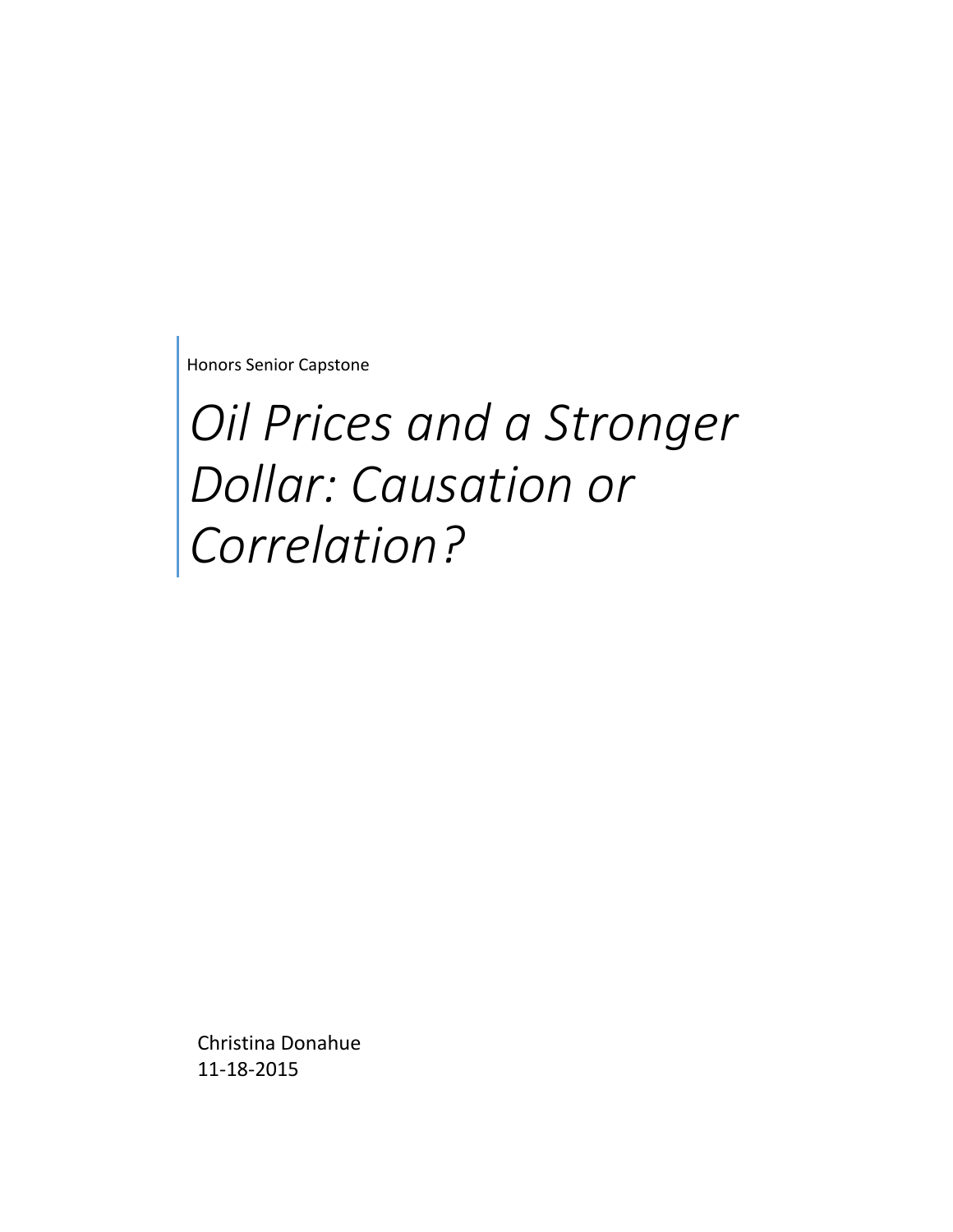#### **Introduction**

A stronger dollar is accountable for a major effect on declining oil prices. Since oil is traded in U.S. dollars, oil prices are more likely to fall when the dollar becomes stronger. Thus, companies within the oil industry are delivering their worst results of the current decade due to plunging oil prices. However, the stronger dollar is not solely responsible for falling oil prices; the deteriorating demand of oil is the result of slowing growth in major countries such as China.

#### **Stronger Dollar**

#### *What It Means*

A dollar can be described as either weak or strong, to describe the value of the U.S. dollar against other currencies. A dollar is considered strong "when the U.S. dollar has risen to a level against another currency that is near historically high exchange rates for the other currency relative to the dollar" (What Do the Terms Weak Dollar and Strong Dollar Mean?). When the dollar increases in value compared to another currency over a period of time, it is seen as getting stronger, or appreciating. On the other hand, the U.S. dollar is considered to be weakening when it has less purchasing power, or is able to buy less of the currency it's being compared to.

### *History*

The strength of the dollar is used to measure and signify multiple facets of the economy. The relationship between the dollar and the U.S. economy is that of: "when the dollar is strong against other currencies, it signifies that our economy is good and the world's faith in the U.S. is high" (Lim). This is also the case when examined inversely: a depreciating dollar is usually a warning sign that something about the U.S. economy is wrong. In addition to the dollar having effects on the U.S. economy, the U.S. economy can also impact the state and condition of the dollar. Recently, there has been a divergence in GDP growth between the U.S. and the rest of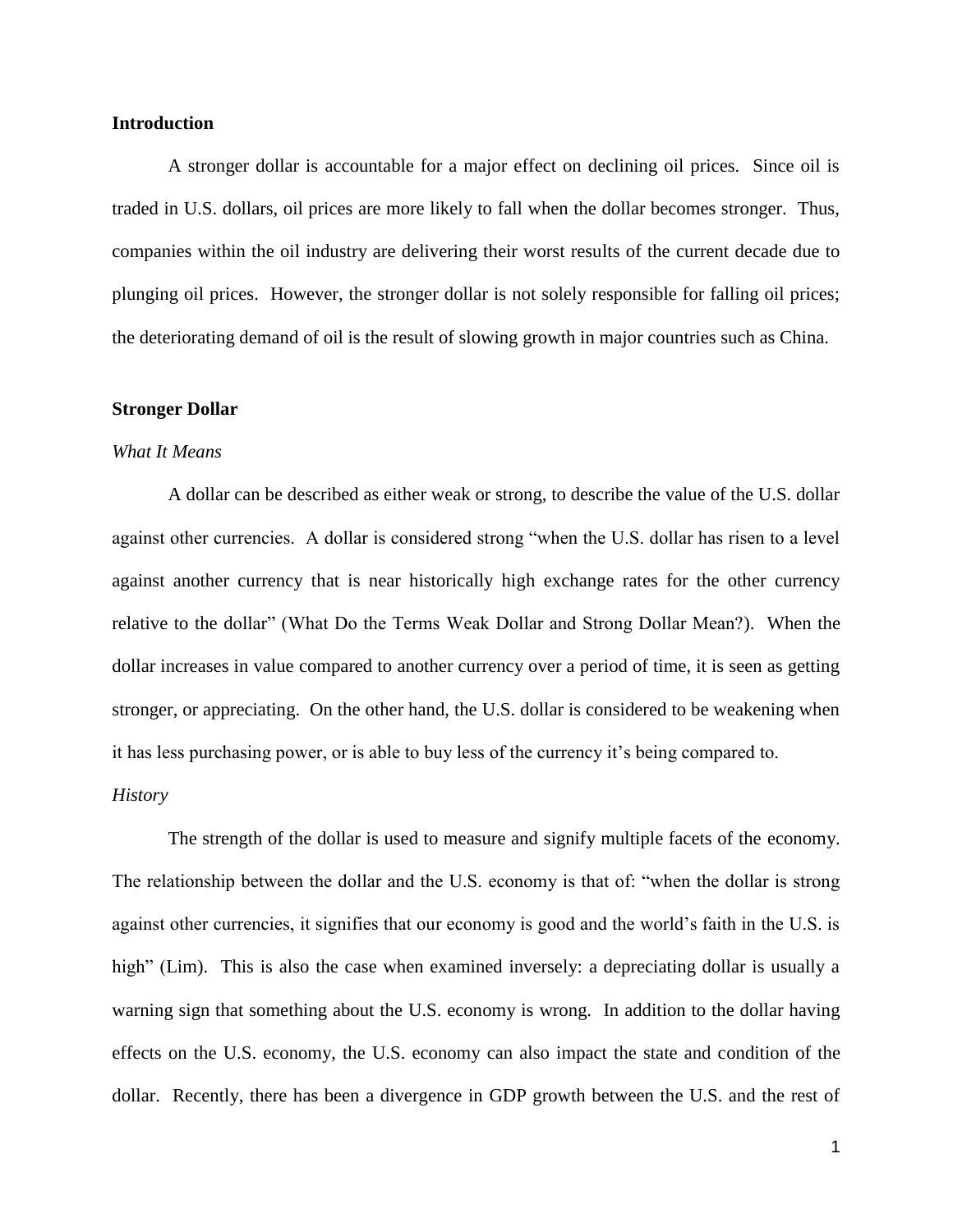the world, where the United States has been recording robust numbers. This has caused international investment to be placed in U.S. stocks, which thereby causes the dollar to strengthen (Why an Improving Economy Is Good for the Dollar). Not only has a favorable GDP influenced the dollar to appreciate, but monetary policy, encouraging yields, and U.S. energy production have all contributed. Other central banks such as the Bank of Japan and the European Central Banks have initiated aggressive easing policies, whereas the U.S. Fed is working to exit their perpetual easing mode. As previously mentioned, domestic investment opportunities have been more attractive due to economic indicators such as Gross Domestic Product and yield premiums on Treasury bonds. In addition, the United States has taken steps to develop its hydraulic fracking production, and in conjunction with a general reduction in the energy intensity of GDP, both have reduced the volume of money spent on energy into the global financial system. With regards to the future of oil, "there will be fewer dollars flowing into the coffers of oil producers – and that implies fewer dollars will be sold in exchange for non-dollardenominated goods, services, and assets" (Azous).

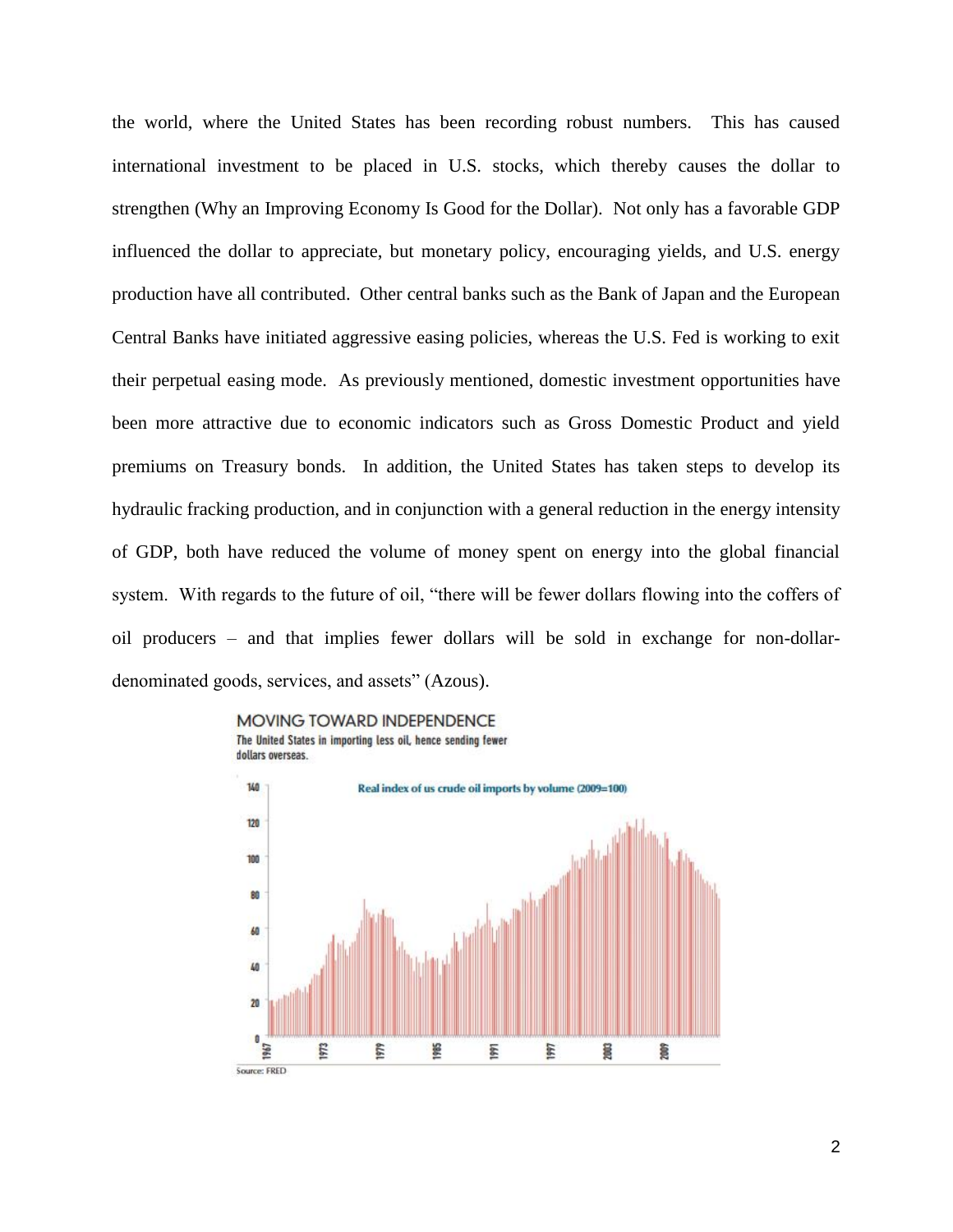#### *Relationship with Oil Prices*

There are many factors that affect the strength of the dollar; in addition, the strong dollar, in turn, also affects multiple facets of the economy, mainly the price of oil. Since oil is traded in U.S. dollars, a stronger dollar will force commodity prices, particularly oil, to fall. A stronger dollar, coupled with a slowing global economy, are one of many reasons for the recent falling oil prices. As most commodities are traded globally, in dollars, price movements in the U.S. dollar have important consequences: "A weaker dollar is often positive for crude oil producers, whereas, an appreciating, or strengthening U.S. dollar is often viewed as negative" (How the Strengthening U.S. Dollar is Impacting Crude Oil Prices). If the dollar continues with its rally, crude oil prices will continue to be put downward pressure on, which will cause trouble for the energy sector. The following chart shows how the U.S. oil benchmark, West Texas Intermediate (WTI), and the dollar index are inversely related (Why an Improving Economy Is Good for the Dollar).

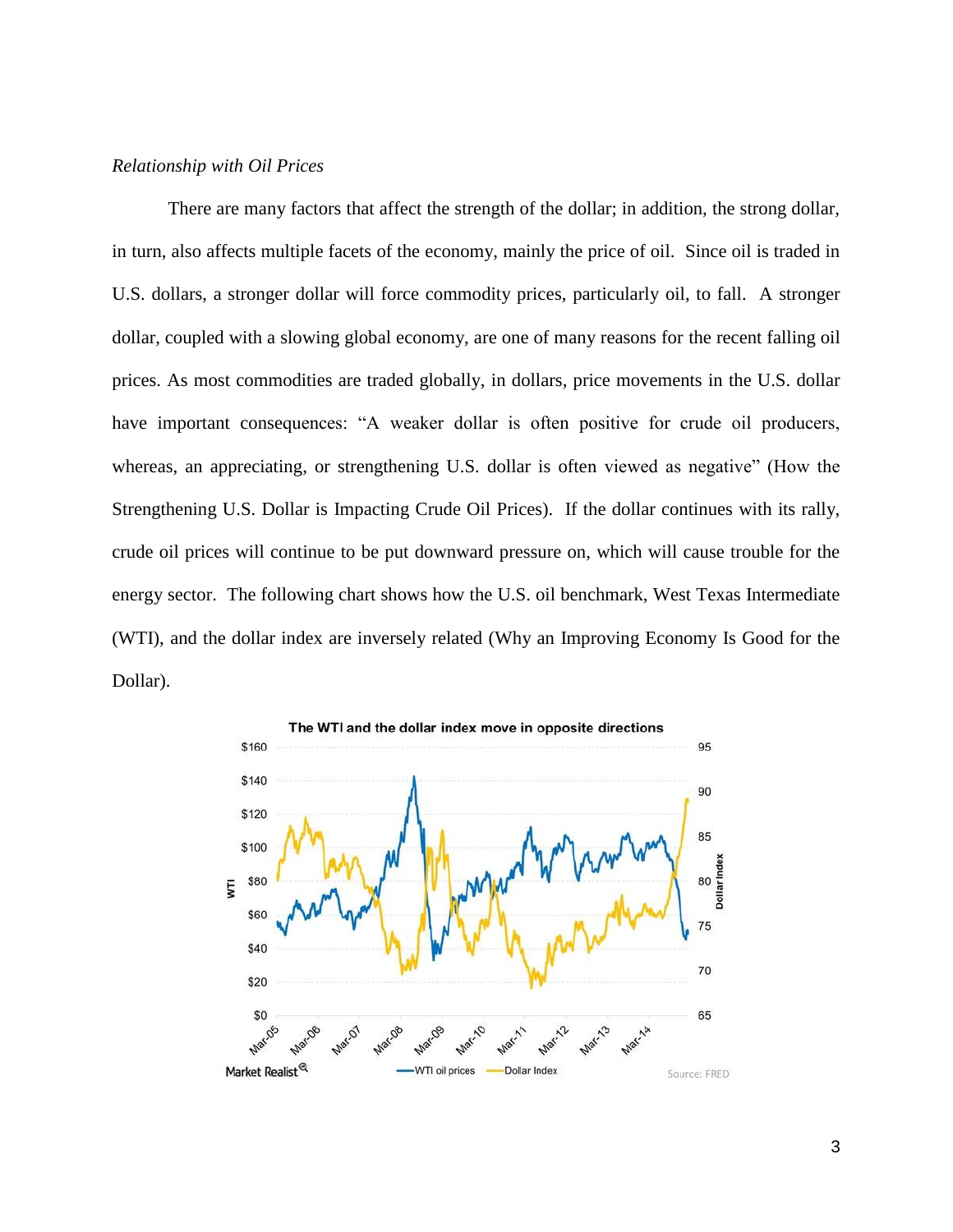The above chart depicts a strong correlation of -76% between oil prices and the dollar index, where, over the last 10 years, a rise or fall in the U.S. dollar has explained 76% of the rises and falls in oil prices. Although it may seem that there are no other worthy contributors to the changes in oil prices, there is still roughly a quarter that is left unexplained. Weaker growth in Europe, Japan, and China has led to subdued demand for oil, combined with OPEC's unwillingness to cut production as U.S. refineries have kept production high (How the Strengthening U.S. Dollar is Impacting Crude Oil Prices).

#### *Affecting Corporate Earnings & Commodity Markets*

A stronger dollar and lower oil prices are beneficial to consumers, but can negatively affect the business world. Exports become more expensive when the dollar is strong, as the international market must pay more for what they purchase, which may drive these businesses to look elsewhere for the goods and services they once bought when the dollar was weaker. "A stronger dollar…can hurt big companies: The stuff they export ends up costing more, driving down sales. Procter & Gamble, the world's biggest consumer-goods giant, said the rising value of the dollar dragged down sales about 5 percent" (Harwell).

#### *Future of the Dollar*

The dollar is expected to continue its ascent during the next few quarters, and is forecasted to do so due to a number of factors. "Relative monetary settings should remain supportive of dollar strength; if anything, they will become more so if and as the Fed begins a gradual tightening of monetary policy" (Azous). In addition, the dollar will continue to be attractive for investors looking for yield, although if financial conditions tighten, investors may look elsewhere. The dollar bull market is expected to continue until one of two things happen. Either situations arise that would put the Fed in a place to prefer easier financial conditions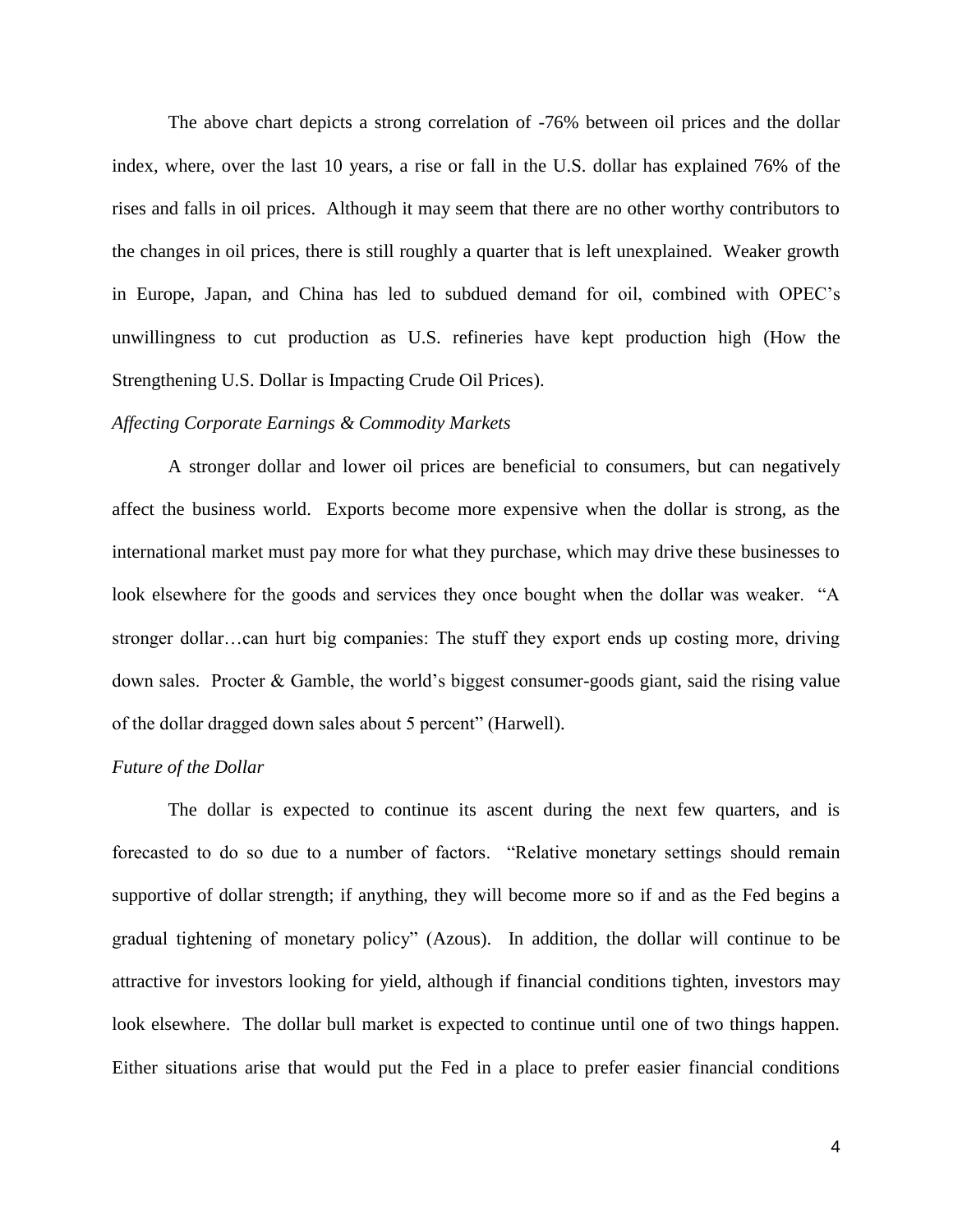within the United States, or the rest of the world prefers tighter financial conditions. "History…suggests that when the rest of the world is easing policy and the United States isn't" the dollar will continue to be in a bull market (Azous).

#### **Oil Prices**

#### *History*

WTI, or West Texas Intermediate, is the benchmark crude for U.S. oil and represents the receiving price of oil producers in the United States. On the other hand, Brent crude oil is the benchmark of international crude oil price and represents the price of international oil producers. The chart below depicts the history of WTI and Brent Crude Oil prices from January 2014 to January 2015.



The producing countries of crude oil are highly impacted when it comes to the fluctuation in crude oil, which then directly affects the profit of the oil-producing companies within those countries. As depicted in the graph below, "the top ten oil-producing countries hold a market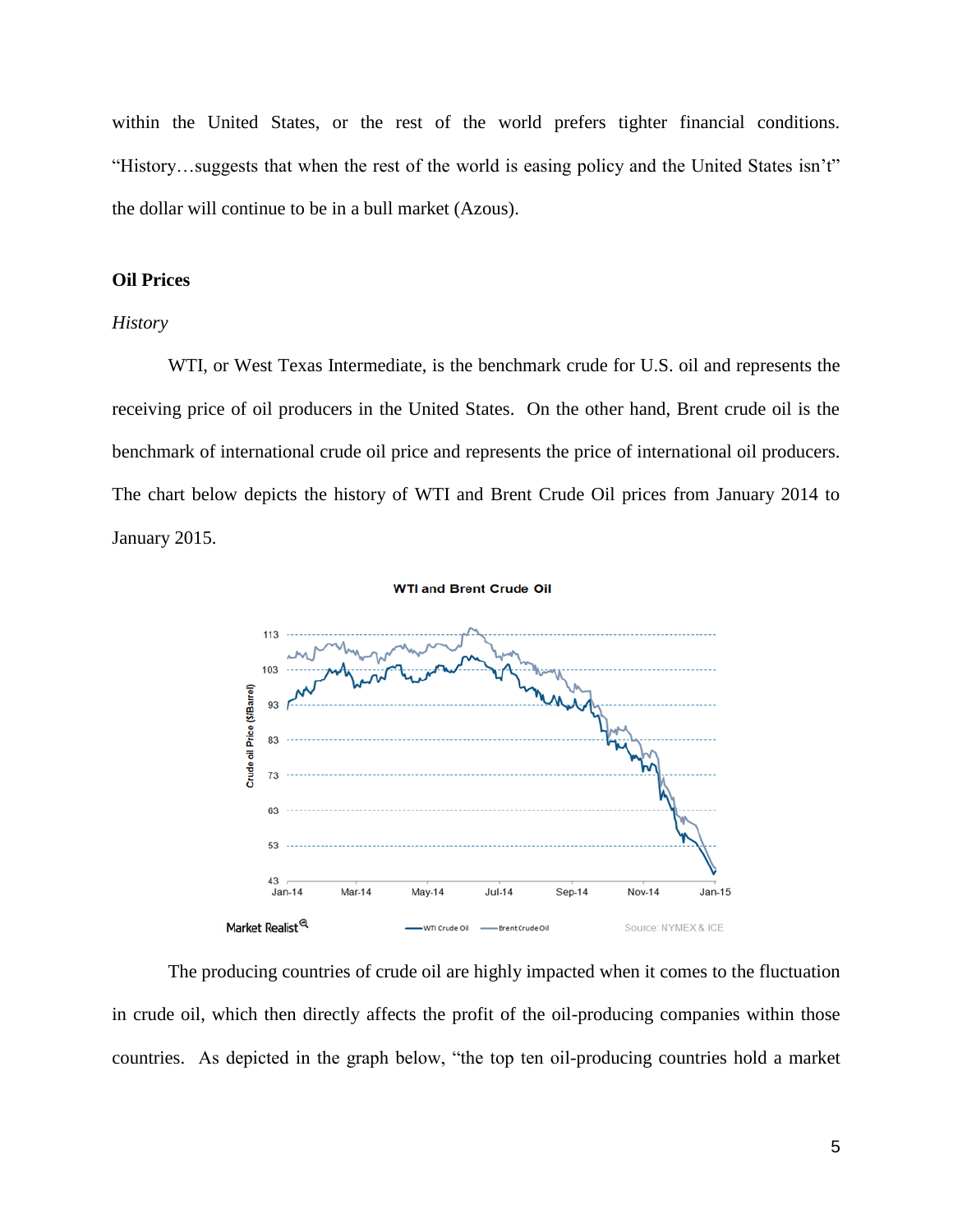share of about 64% of crude oil production in the world" (How the Strengthening U.S. Dollar is Impacting Crude Oil Prices).



Top 10 Crude Oil Producers - 2014

An organization called the Organization of the Petroleum Exporting Countries, or OPEC, was created to unify petroleum exporters and also to ensure the balance and cohesion of the oil markets "in order to secure an efficient, economic, and regular supply of petroleum to customers as well as a steady income to producers with a fair return" (How the Strengthening U.S. Dollar is Impacting Crude Oil Prices). This influences crude oil prices because OPEC has the ability to increase or decreasing global crude oil production.

During the summer of 2014, oil had fallen dramatically from around \$100 per barrel to under \$45 per barrel that was attributed to booming U.S. oil production, flowing oil from OPEC nations, and rising demand not being enough to absorb the flood of oil (Fahey-You Think the Stock Market is Crazy?). In addition, demand was less than expected while global supplies were rising coupled with fears that global economic growth was slowing sharply highly contributed to the fall in oil prices within the past two years. "At the same time, the U.S. and Iran reached an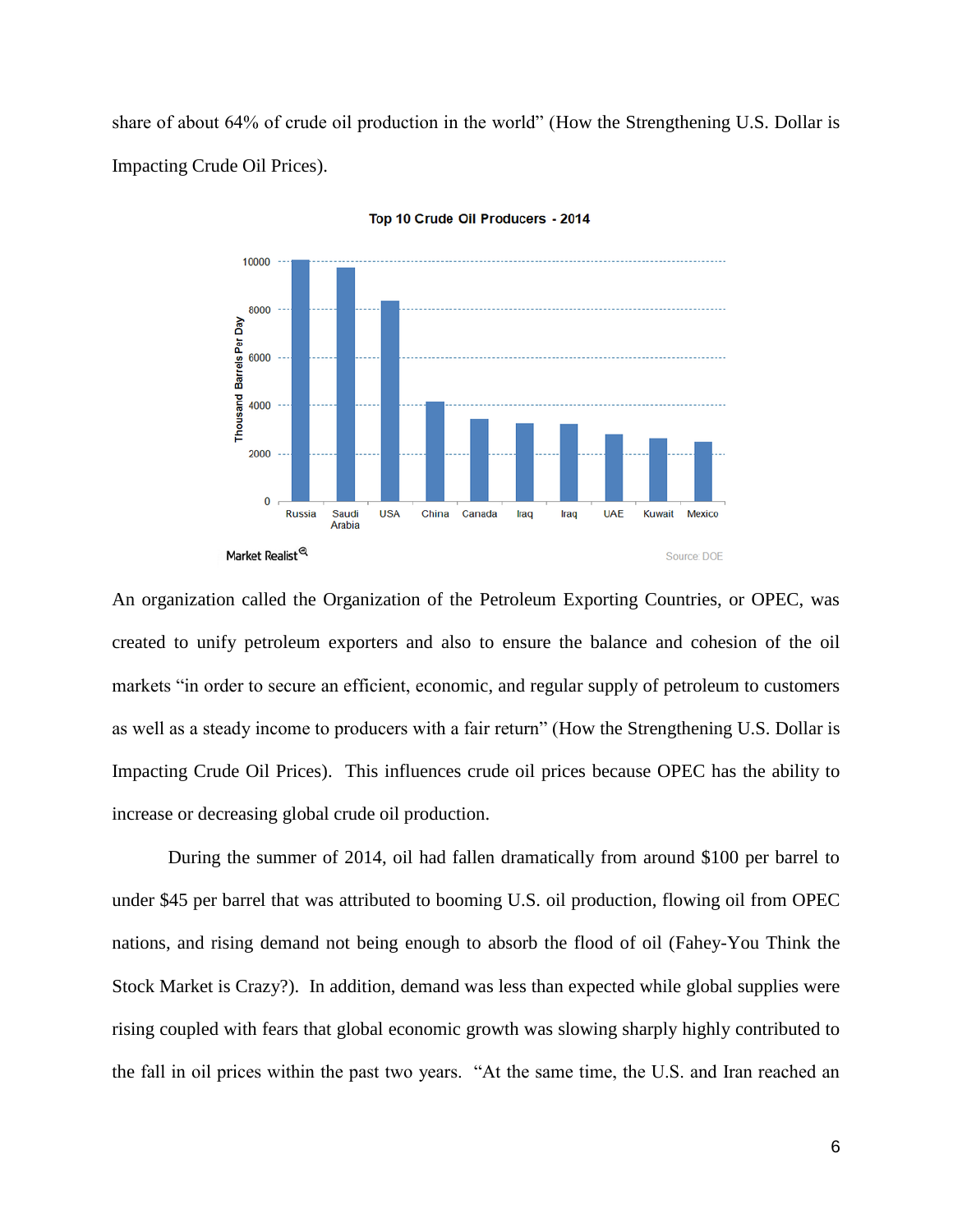agreement that could lift sanctions against the OPEC nation, paving the way for more Iranian oil to return to the market, adding to already high supplies" (Fahey – You Think the Stock Market is Crazy?). This recent turbulence in oil prices has been publicly attributed to factors, that which do not include a stronger dollar. Producers have thus been forced to "slash spending on new exploration and production, and forced oil service companies facing a slowdown in drilling to lay off thousands of workers. When drillers stop sinking new wells into the ground, production begins to fall and prices rise" (Fahey - Price of Oil Tumbling Again).

#### *Traded in U.S. Dollars*

Most commodities are traded using the U.S. dollar and crude oil falls under this assumption. Like aforementioned, oil prices and a strong dollar have an inverse relationship due specifically to the fact that this commodity is dollar-denominated and is traded globally using the U.S. dollar. Therefore, "an appreciating U.S. dollar is negative for crude oil producers and vice versa. A strong dollar makes crude oil expensive against the domestic currencies, [which] results in lower crude oil prices" (Crude Oil Prices Fall).

#### *Other Factors*

Although a stronger dollar has a negative correlation with the price of oil, this does not mean that there are no other factors that influence the commodity's price. In fact, there are five distinct determinants that determine the price of crude oil: slowing economic growth, rising global supplies, less-than-expected demand, OPEC sanctions, and geopolitical tensions. These components coupled with an appreciating U.S. dollar can significantly put downward pressure on oil prices.

China's slowing economic growth is a concerning topic in regards to the price of oil as they are the second-largest oil consumer. In addition "federal data now definitively show that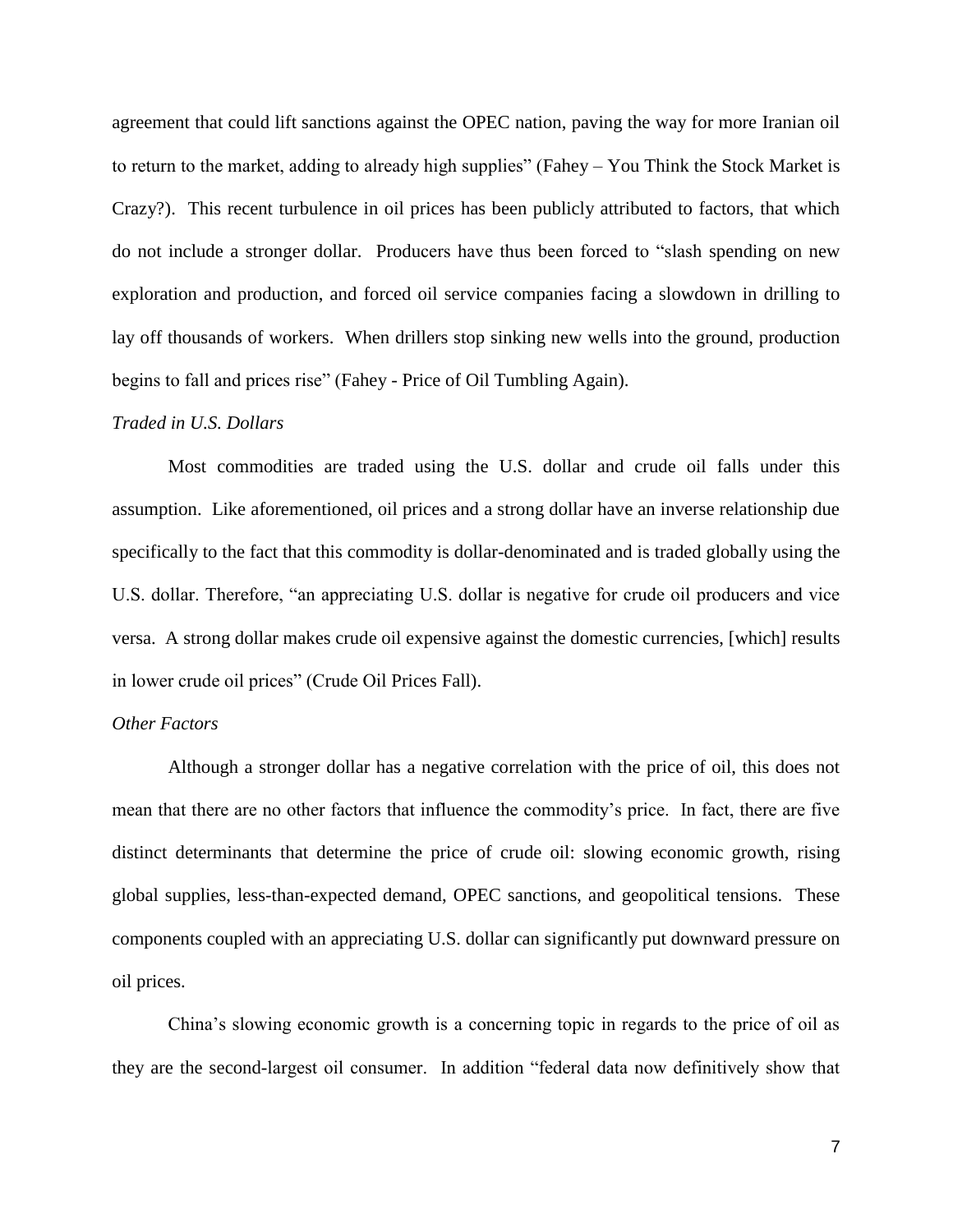U.S. oil output peaked in April and has steadily fallen since, [while] consumption has grown sharply this year. But a sharp surge in production by the Organization of the Petroleum Exporting Countries has outweighed the U.S. supply drop" (Friedman – Oil Bears Aren't Going Away). These elements collectively keep oil prices low while punishing bullish investors. On the contrary, according to the article, *Lid on Price of Oil Refuses to Budge*, the "rapid growth in America's production over the past several years" is made responsible for the "plunge in the benchmark U.S. oil price, which down 53% from a year ago" (Friedman – Lid on Price of Oil Refuses to Budge). U.S. oil production coupled with increased production from other areas of the world, such as Saudi Arabia and Iraq, has been faulted for the inability for oil to resume its normal trading price.

The last contributing factor to the impact of oil prices is that of political tensions between different geographical locations. Although this is true for many other things, oil is one that is directly affected by whether or not areas of the world are congenial with each other. If there is political unrest, it will "affect production and reduce supply" and thus "the consensus of a shortage of oil supply leads to an increase in oil prices" (Must know: Geopolitical Tensions Impact Oil Prices). Wars and periods of tension or unrest are noted and benchmarked against the price of crude oil in the chart below. It can also be seen that not all geopolitical tensions directly affect the price of oil, such as the Middle East tensions of 2013, but this is attributed to various reasons.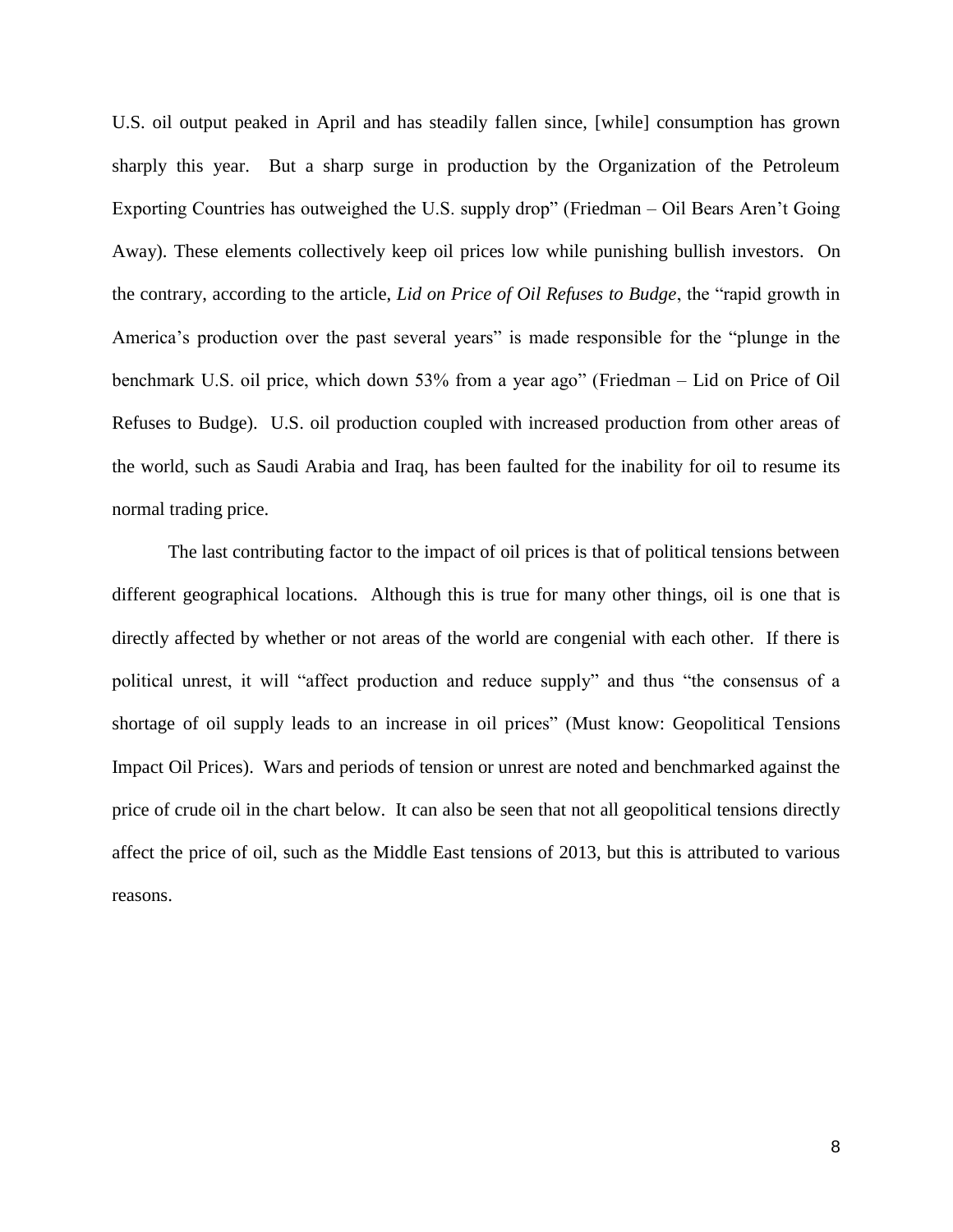

#### **Geopolitical Tensions and WTI Crude Oil Price**

A strong dollar, slowing economic growth, rising global supplies, less-than-expected demand, OPEC sanctions, and geopolitical tensions all impact and effect the price of the U.S. dollar for differing reasons. Where these impact oil prices, oil prices, in effect, have an impression on other facets of the economy, such as corporate earnings and commodity markets.

### *Affecting Corporate Earnings & Commodity Markets*

Although average American consumers see drops in oil prices as an advantage or benefit, businesses are directly impacted, both favorably and unfavorably. Within the transportation industry, airlines are able to buy more oil for less money, and therefore will earn more as they could effectively charge the same price per airline seat, but their operating costs could be lower. On the other hand, "Cheap oil punched a hole in Caterpillar, which predicts its constructionequipment sales will plummet amid a huge economic slowdown in China and a drop-off in oilproducing regions" (Harwell). In particular, companies within the oil industry have been hit the hardest: "Oil giant Exxon on Friday announced quarterly earnings that fell more than 50%, missing Wall Street expectations and delivering its worst quarterly performance in six years.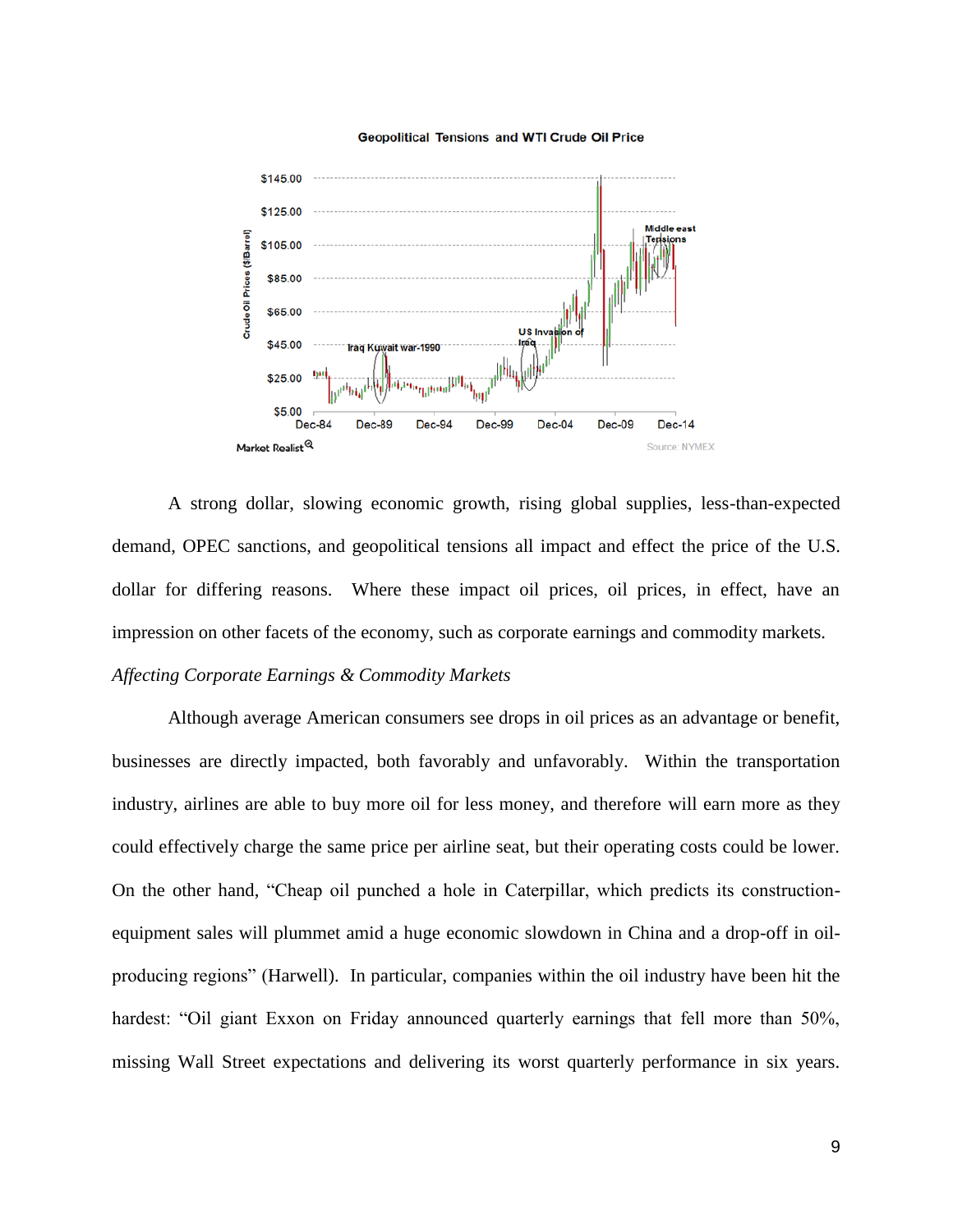The problem, which has impacted the entire oil industry in recent months, was sliding oil prices" (Fehrenbacher).

An impact on companies reporting on their earnings is a more widely-known result of lower oil prices, whereas the influence on the commodity markets is less publicized. The food industry, in particular, is related due to the fact that "oil is used to fuel farming equipment and the transport vehicles necessary for processing the raw materials and delivering the final output to consumers [and thus] oil is a component of many agricultural chemicals used widely in the farming industry" (Impact of Low Oil Prices…). This translates into a demand in biofuels when oil prices are volatile, which in turn "negatively affects the demand and prices for their input – the food commodities" (Impact of Low Oil Prices on Food and Other Commodities).

Commodity prices largely influence the daily movements of the markets through the impact on the earnings of public companies. Specifically, oil prices are "one of the cornerstones of the North American economy and its price is highly important to companies of all stripes" (Commodities that Move the Markets). The price of oil affects a wide variety of industries, sectors, and companies that may range from manufacturing and transportation to retailers. For example, "this means that these companies either have to eat the rising cost of fuel or try to pass some of it along to consumers in the form of higher prices. Unfortunately however, if they aren't able to pass along the cost increase, it can have an adverse impact on margins and net income, which can put downward pressure on stock prices and hurt investor returns" (Commodities that Move the Markets).

### **Future of Oil Prices**

Rex Tillerson, CEO of Exxon Mobil, publicly voiced his opinions in March of 2015 on the future of oil prices as far out as the next two years: "expects the price of oil to remain low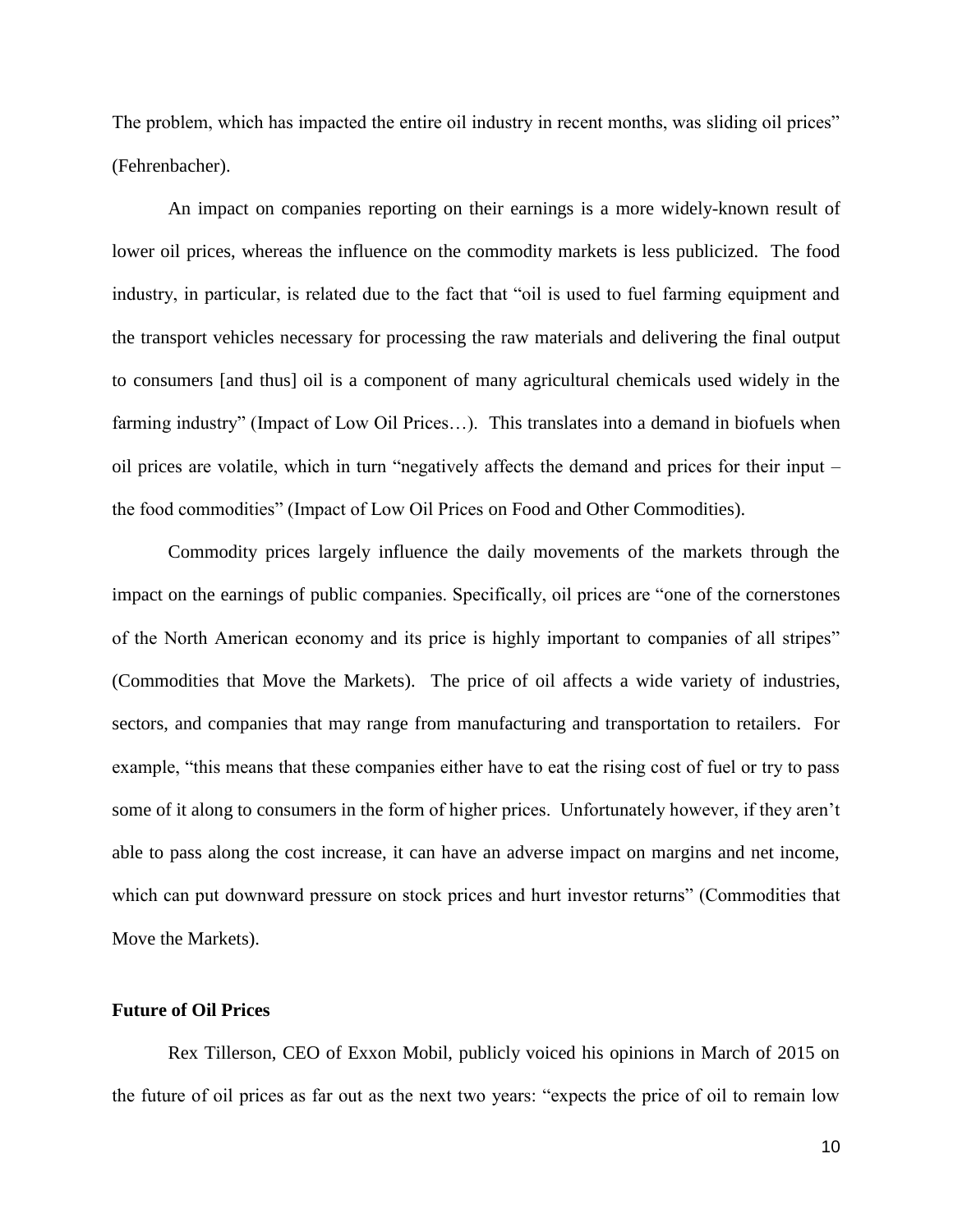over the next two years because of ample global supplies and relatively weak economic growth" (Exxon CEO: Get used..). Where there have been no improving reports on global economic growth, Tillerson does not see crude oil being priced above \$55 a barrel. In addition to this, Exxon Mobil's CEO's forecasts are aligned with that of the industry: "new sources of oil around the globe, relatively weak growth in demand, and large amounts of crude in storage will keep a lid on prices for the foreseeable future" (Fahey – Exxon CEO). These factors joined with an ever-stronger dollar will continue to put downward pressure on oil prices, which will have a negative impact on much of the global economy.

### **Conclusion**

Due to correlation analysis, the price of oil has historically had a negative relationship with a strong dollar, and has even explained 76% of the fluctuations in oil prices, yet there are multiple other factors that are more publicized. Analysis of this topic has concluded that the relationship between oil prices and a strong dollar are that of just a relationship, not in influence of one due to the other. Supply and demand of oil, among other contributors, directly impact the price of oil, whereas when the dollar is getting weaker, it is highly probable that oil prices will be on the rise. This does not mean that the price of oil is explained wholly due to a strong or weak dollar, it is the case of a negatively correlated relationship, whereas global economic growth, supply and demand, OPEC sanctions, and geopolitical tensions are the explanation and answer as to why oil prices are falling or climbing.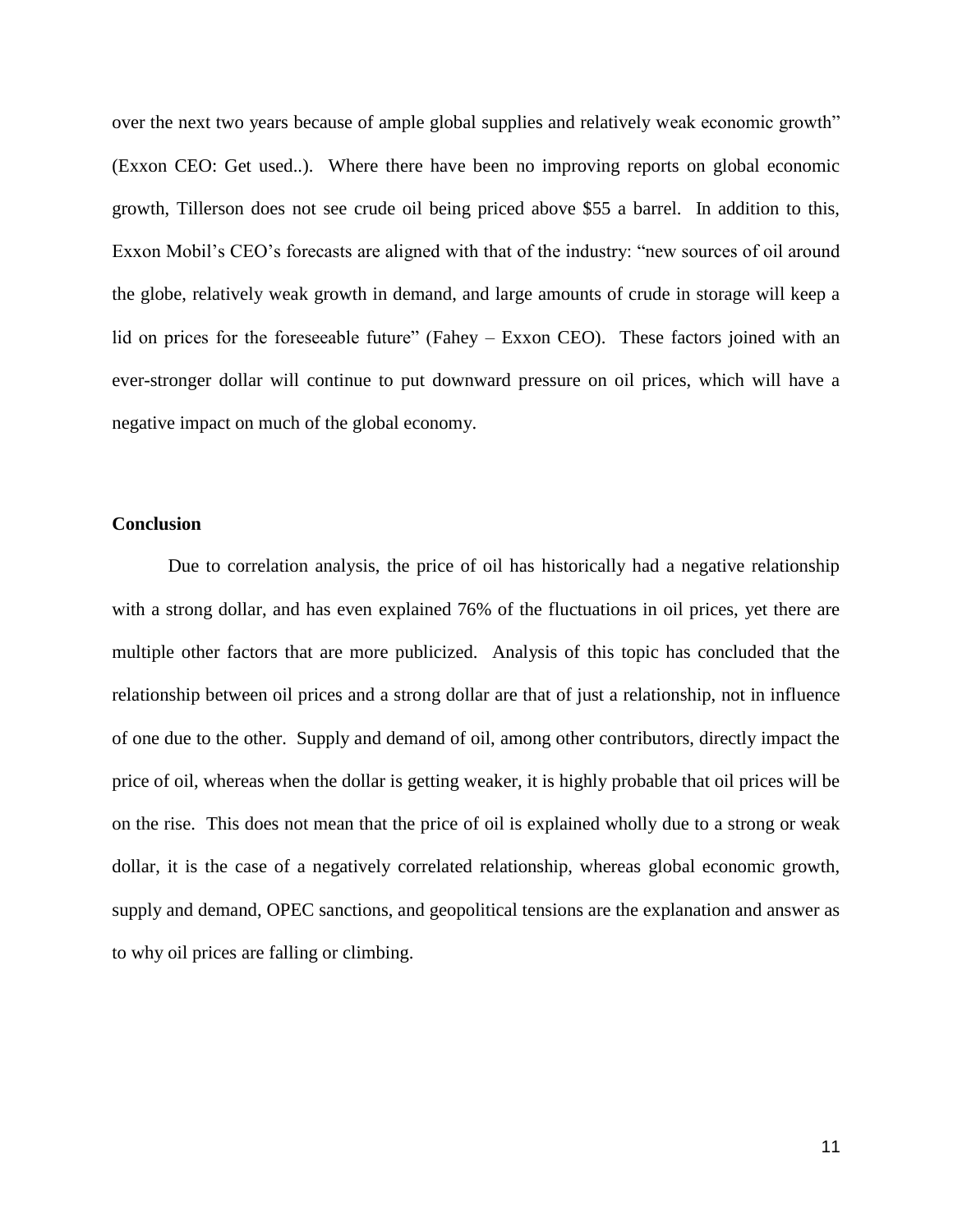#### **Works Cited**

- Azous, Neil. "Riding the Dollar Bull." *Modern Trader* (2015): 28. Print.
- "Commodities That Move The Markets." *Investopedia*. N.p., n.d. Web. 28 Oct. 2015.
- "Crude Oil Prices Fall: Profit-Booking and Strong US Dollar Market Realist." N.p., n.d. Web. 28 Oct. 2015.
- Fahey, Jonathan. "Exxon CEO: Get Used to Lower Oil Prices." *Daily Times Chronicle* 4 Mar. 2015: n. pag. Print.
- Fahey, Jonathan. "Price of Oil Tumbling Again." *Daily Times Chronicle* 13 Mar. 2015: n. pag. Print.
- Fahey, Jonathan. "You Think the Stock Market Is Crazy? Look at Oil Prices." *Daily Times Chronicle* 2 Sept. 2015: n. pag. Print.
- Fehrenbacher, Katie. "Exxon earnings slashed in half due to low oil prices." *Fortune.* Web. 31 Jul. 2015.
- Friedman, Nicole. "Oil Bears Aren't Going Away." *Wall Street Journal* 30 Sept. 2015: n. pag. Print.
- Friedman, Nicole. "Lid on Price of Oil Refuses to Budge." *Wall Street Journal* 28 Sept. 2015: n. pag. Print.
- Harwell, Drew. "You Love a Strong Dollar and Cheap Oil. But They're Bringing Big Companies down: The Indicators Americans Love Are Helping to Pummel the Stock Market and Hurt Corporate Earnings Overseas." *Washington Post – Blogs*. N.p., 27 Jan. 2015. Web. 28 Oct. 2015.
- "How the Strengthening US Dollar Is Impacting Crude Oil Prices Market Realist." N.p., n.d. Web. 28 Oct. 2015.
- "Impact of Low Oil Prices on Food and Other Commodities." *CEIC*. Web. 11 Jun. 2015.
- Lim, Paul J. "What the Sinking Dollar Means for You." *Money* 36.12 (2007): 67–70. Print.